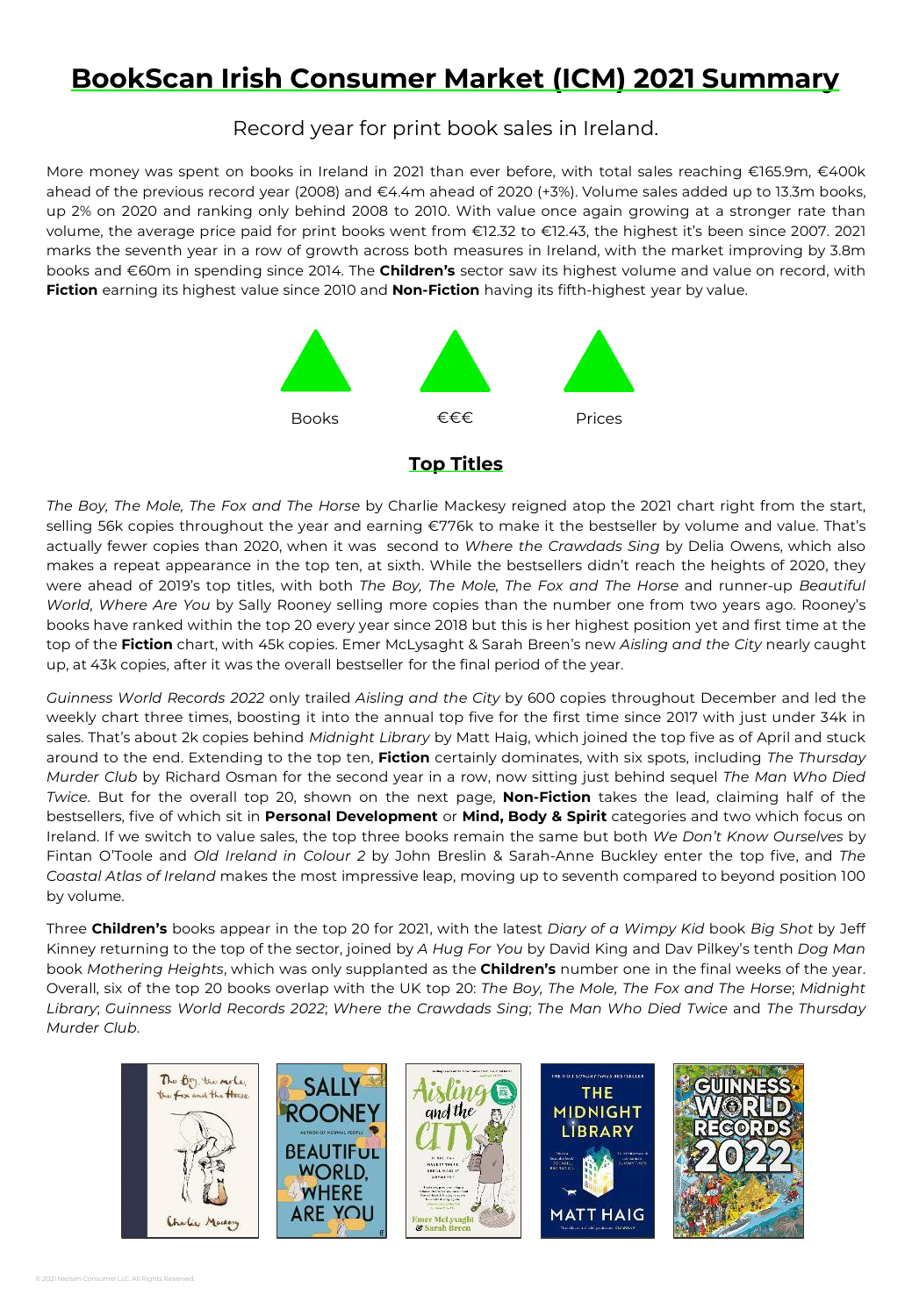# **ICM Top 20 Titles 2021**

| Pos               | Title                                          | Author                                         | Publisher                    | Vol<br>(000s) | Val<br>$(\epsilon$ 000) | <b>ASP</b> | Binding | <b>Product Class</b>                     |
|-------------------|------------------------------------------------|------------------------------------------------|------------------------------|---------------|-------------------------|------------|---------|------------------------------------------|
| $\mathbf{1}$      | The Boy, The Mole,<br>The Fox and The<br>Horse | Charlie Mackesy                                | Ebury                        | 56            | €776                    | €13.84     | H       | History of Ideas &<br>Popular Philosophy |
| $\overline{2}$    | Beautiful World,<br>Where Are You              | Sally Rooney                                   | Faber                        | 45            | €643                    | €14.30     | P       | General & Literary<br>Fiction            |
| 3                 | Aisling and the City                           | Emer McLysaght &<br>Sarah Breen                | Gill Books                   | 43            | €578                    | €13.42     | P       | General & Literary<br>Fiction            |
| 4                 | The Midnight Library                           | Matt Haig                                      | Canongate                    | 36            | €319                    | €8.92      | P       | General & Literary<br>Fiction            |
| 5                 | Guinness World<br>Records 2022                 |                                                | Guinness<br>World<br>Records | 34            | €478                    | €14.14     | H       | Encyclopedias &<br>General Reference     |
| 6                 | Where the<br>Crawdads Sing                     | Delia Owens                                    | Little, Brown                | 33            | €306                    | €9.24      | P       | General & Literary<br>Fiction            |
| 7                 | Big Shot (Diary<br>of a Wimpy Kid 16)          | Jeff Kinney                                    | PRH Children's               | 32            | €396                    | €12.25     | H       | Children's Fiction                       |
| 8                 | Your One Wild and<br>Precious Life             | Maureen Gaffney                                | Penguin                      | 29            | €460                    | €15.76     | P       | Popular Psychology                       |
| 9                 | The Man Who<br>Died Twice                      | <b>Richard Osman</b>                           | Penguin                      | 28            | €375                    | €13.48     | P       | Crime, Thriller &<br>Adventure           |
| 10                | The Thursday<br>Murder Club                    | Richard Osman                                  | Penguin                      | 27            | €252                    | €9.42      | P       | Crime, Thriller &<br>Adventure           |
| 11                | Old Ireland in<br>Colour 2                     | John Breslin &<br>Sarah-Anne<br><b>Buckley</b> | Merrion<br>Press             | 26            | €533                    | €20.20     | P       | Regional History                         |
| $12 \overline{ }$ | A Hug For You                                  | David King                                     | Penguin                      | 24            | €315                    | €12.95     | H       | <b>Picture Books</b>                     |
| 13                | Mothering Heights<br>(Dog Man 10)              | Dav Pilkey                                     | Scholastic                   | 24            | €256                    | €10.82     | H       | Children's Fiction                       |
| 14                | Mind Full                                      | Dermot Whelan                                  | Gill Books                   | 23            | €349                    | €15.51     | P       | Mind, Body & Spirit                      |
| 15                | Good Vibes,<br>Good Life                       | Vex King                                       | Hay House                    | 22            | €240                    | €11.05     | Н       | Self-Improvement                         |
| 16                | Fight or Flight:<br>My Life                    | Keith Earls                                    | Reach Sport                  | 22            | €432                    | €20.05     | Н       | Sport Autobiography                      |
| 17                | Atomic Habits                                  | James Clear                                    | Cornerstone                  | 21            | €347                    | €16.20     | P       | Popular Psychology                       |
| 18                | We Don't Know<br>Ourselves                     | Fintan O'Toole                                 | Head of Zeus                 | 21            | €546                    | €25.47     | P       | Regional History                         |
| 19                | Awaken Your Power<br>Within                    | Gerry Hussey                                   | Hachette<br>Ireland          | 21            | €316                    | €14.96     | P       | Mind, Body & Spirit                      |
| 20                | Small Things Like<br>These                     | Claire Keegan                                  | Faber                        | 21            | €230                    | €11.12     | Н       | General & Literary<br>Fiction            |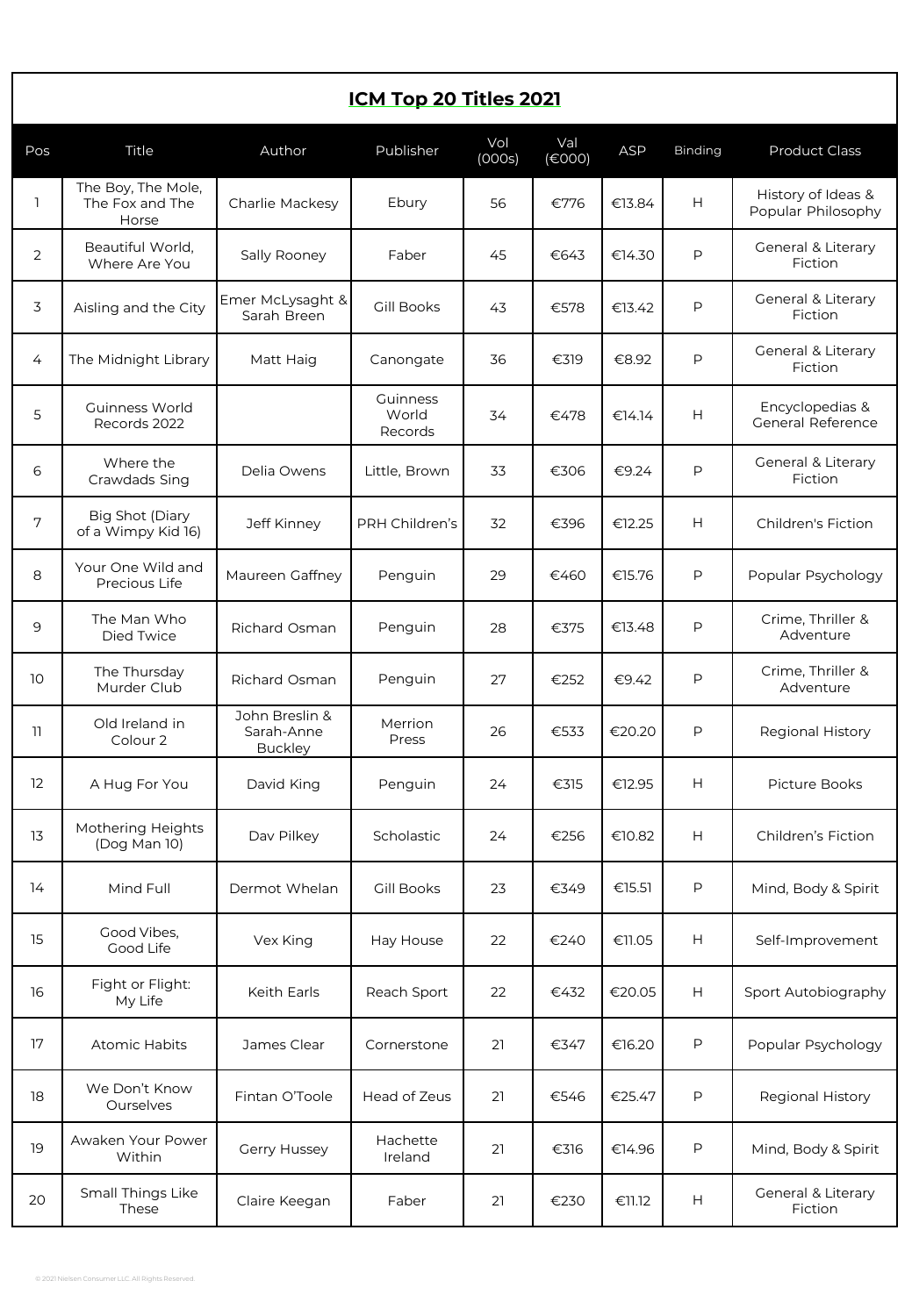# **Top Authors**

Julia Donaldson was the bestselling author in Ireland in 2021, with her books earning €1.5m across 184k copies sold. **Children's** authors take the top five places for the overall **ICM**, with all five exceeding €1.0m in value sales. Two new names appear among the top ten **Children's** authors compared to 2020, with Harriet Muncaster and Leigh Bardugo joining the list, while Donaldson remains the only **Pre-School & Picture Books** author amidst the **Children's/YA Fiction**-dominated chart. Charlie Mackesy once again leads for **Non-Fiction** authors, with three more repeats from 2020: John Breslin & Sarah-Anne Buckley (moving up from third), Edith Eger (ninth in the previous year) and Kay Featherstone & Kate Allinson (shifting up from tenth).

Along with having the bestselling **Fiction** book of the year, Sally Rooney was also the bestselling author for the sector, appearing at sixth for the **ICM**. She's joined by Richard Osman, Emer McLysaght & Sarah Breen and Matt Haig all within the overall market top ten. Half of the **Fiction** top ten also appeared in 2020's list: Rooney, Delia Owens (who was first), Osman, James Patterson and Lee/Andrew Child. McLysaght & Breen, Ross O'Carroll-Kelly and Stephen King all sat just outside the top ten in 2020, while Matt Haig moved up from 88<sup>th</sup>, but the most significant jump belongs to Julia Quinn, whose books sold under 1,000 copies in the previous year, rising to 31k in 2021.

| Fiction                                                                                   |                                   |                                                  | Non-Fiction                                    | Children's                     |                                          |  |  |
|-------------------------------------------------------------------------------------------|-----------------------------------|--------------------------------------------------|------------------------------------------------|--------------------------------|------------------------------------------|--|--|
| by volume sales, ICM top ten in bold                                                      |                                   |                                                  |                                                |                                |                                          |  |  |
| <b>Bestselling</b><br>authors                                                             | Top title                         | <b>Bestselling</b><br>authors                    | Top title                                      | <b>Bestselling</b><br>authors  | Top title                                |  |  |
| <b>Sally Rooney</b>                                                                       | Beautiful World,<br>Where Are You | <b>Charlie Mackesy</b>                           | The Boy, The Mole,<br>The Fox and The<br>Horse | <b>Julia Donaldson</b>         | Stick Man                                |  |  |
| The Man Who<br>John Breslin &<br><b>Richard Osman</b><br>Died Twice<br>Sarah-Anne Buckley |                                   | Old Ireland in Colour<br><b>Jeff Kinney</b><br>2 |                                                | <b>Big Shot</b>                |                                          |  |  |
| <b>Emer McLysaght &amp;</b><br><b>Sarah Breen</b>                                         | Aisling and the<br>City           | Maureen Gaffney                                  | Your One Wild and<br>Precious Life             | <b>David Walliams</b>          | Gangsta Granny<br><b>Strikes Again!</b>  |  |  |
| <b>Matt Haig</b>                                                                          | The Midnight<br>Library           | Vex King                                         | Good Vibes, Good<br>Life                       | Dav Pilkey                     | Mothering Heights                        |  |  |
| Delia Owens                                                                               | Where the<br>Crawdads Sing        | Kay Featherstone &<br>Kate Allinson              | Pinch of Nom<br>J.K. Rowling<br>Quick & Easy   |                                | The Christmas Pig                        |  |  |
| James Patterson<br>(& co-writes)                                                          | The President's<br>Daughter       | <b>Edith Eger</b>                                | The Choice                                     | Roald Dahl                     | Matilda                                  |  |  |
| Ross O'Carroll-Kelly                                                                      | Normal Sheeple                    | Dermot Whelan                                    | Mind Full                                      | Rick Riordan                   | Percy Jackson &<br>the Lightning Thief   |  |  |
| Julia Quinn                                                                               | The Duke and I                    | Fintan O'Toole                                   | We Don't Know<br>Ourselves                     | Harriet<br>Muncaster           | Isadora Moon<br>Meets the Tooth<br>Fairy |  |  |
| Lee (& Andrew)<br>Better Off Dead<br>James Clear<br>Child                                 |                                   | Atomic Habits                                    | Leigh Bardugo                                  | Shadow and Bone                |                                          |  |  |
| <b>Billy Summers</b><br>Stephen King<br><b>Billy Connolly</b>                             |                                   | Windswept &<br>Interesting                       | Liz Pichon                                     | <b>Ten Tremendous</b><br>Tales |                                          |  |  |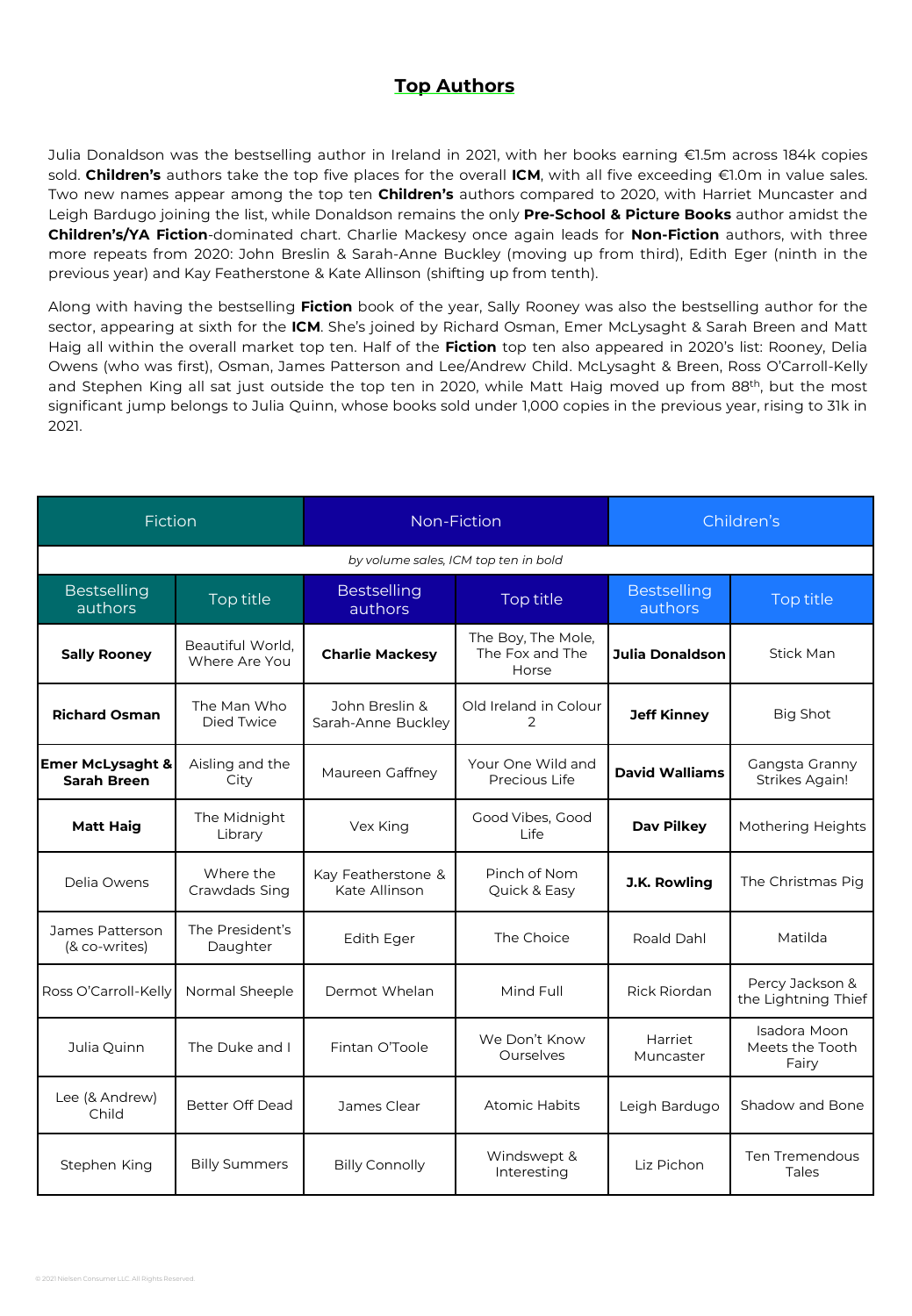## **Genre Trends**

## **Fiction**

**Adult Fiction** posted the strongest performance across the broad sectors in 2021, with volume up 8% to 3.4m (the highest since 2012) and value growing 9% to just under €40m (which ranks only behind 2007 to 2010). The only category to decline was **Horror & Ghost Stories**, which fell short by 1,000 books and €12k in spending. **Historical & Mythological Fiction** returned to growth in 2021 after declining in the previous year, marking the second-highest year on record for the category, behind 2019, at 204k books and €2.5m spent. **Romance & Sagas** also experienced its second-highest year of value sales at €2.2m, exceeded only by the *Fifty Shades*-fuelled 2012. **Graphic Novels** saw their highest year yet, with €3.1m spent on 210k books; only **General & Literary Fiction** increased more in actual sales, with value up €743k to €17.3m. **Crime, Thriller & Adventure** also had a record year in value terms, with €10.5m spent, €300k ahead of the previous peak in 2010; volume sales were the highest they've been since 2011, at 915k. Five categories increased by more then €500k: **General & Literary Fiction**; **Crime, Thriller & Adventure**; **Romance & Sagas**; **Science Fiction & Fantasy** and **Graphic Novels**, with more moderate growth for the smaller categories of **Short Stories & Fiction Anthologies**, **Erotic Fiction**, **Westerns** and **War Fiction**.

#### **Non-Fiction**

**Specialist Non-Fiction** grew slightly in volume in 2021 but dropped in value, while **Trade Non-Fiction** declined across both measures, leading to cumulative **Non-Fiction** sales (5.0m, €78m) ending the year down 1% in volume and 0.2% in value (which equates to 72k and €155k). Some of the largest areas contributed to that decline, including **Biographies & Autobiographies** and **Food & Drink** coming down from record highs in 2020 (although **Autobiography: The Arts** did grow by €1.1m, and **Food & Drink: General** took over as the highest earning **Non-**Fiction category). But plenty of genres had very successful years, helping to keep the overall sector decline so minimal: **Personal Development**, **Religion**, **Philosophy & Psychology** (volume) and **History & Military** (value) set new lifetime highs, while **Mind, Body & Spirit**; **Family, Health & Relationships**; **Social Sciences**; **Politics & Government** and **Atlases, Maps & Travel** all posted growth across both measures. The only category to increase more than **Autobiography: The Arts** was **Regional History** (+€1.4m), driving that lifetime peak for **History** overall.

#### **Children's**

**Children's, Young Adult & Educational** managed to pass 2020's sales to once again achieve its highest year on record in Ireland, with 4.9m books bought (+1%) and €47m spent (+2%). A number of categories shared in that achievement: **Novelty & Activity Books** (value), **Picture Books**, **Children's Fiction**, **Children's Comic Strip Fiction & Graphic Novels**, **Children's General Non-Fiction** (value) and **Children's General Interest & Leisure** all saw lifetime peaks. There was also growth for **Pre-School & Early Learning**, **Children's Annuals**, **Young Adult Fiction** and **Young Adult General Interest & Leisure**, with the only significant decline stemming from educational categories (apart from growth for **School Textbooks & Study Guides: Vocational**). The largest increase in sales came from **YA Fiction**, which brought in an extra €970k across 113k more books compared to 2020, exceeding 400k and €4.0m for the first time since 2014.



**ICM ten-year trend, value**